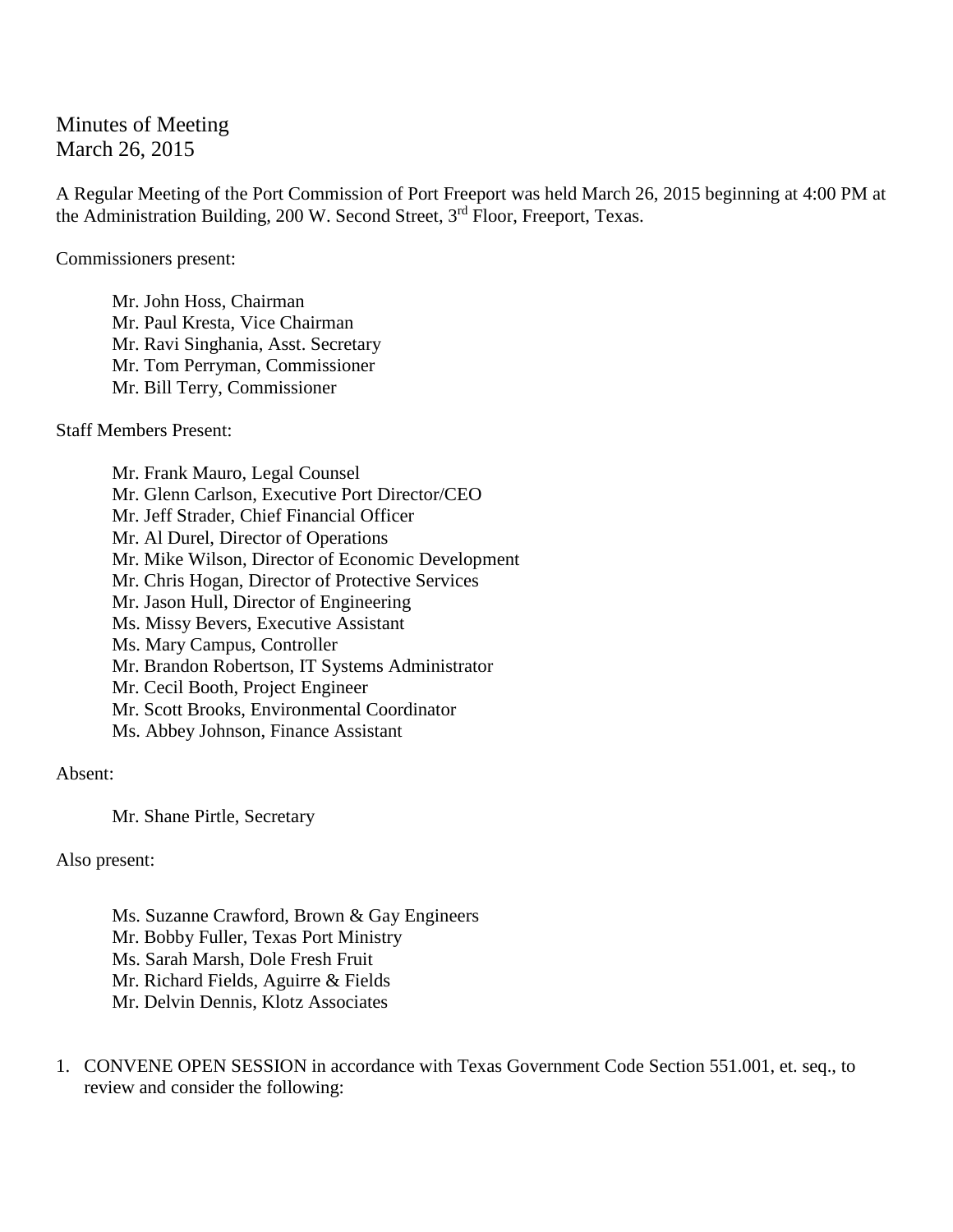- 2. Pledge of Allegiance: U.S. Flag & Texas Flag
- 3. Invocation Mr. Bobby Fuller.
- 4. Approval of minute of the Regular Meeting held February 26, 2015.

A motion was made by Commissioner Terry to approve the minutes as presented. The motion was seconded by Commissioner Singhania with all Commissioners present voting in favor of the motion.

5. Approval of disbursements for the period February 1-28, 2015:

## PORT FREEPORT OPERATING ACCOUNT EXPENDITURES

|       |                                                 |                                                                                                       |             | Purchase    |
|-------|-------------------------------------------------|-------------------------------------------------------------------------------------------------------|-------------|-------------|
| Check |                                                 |                                                                                                       |             | Order       |
| No.   | To                                              | For                                                                                                   | Amount      | Number      |
| 73099 | ASSURANT EMPLOYEE BENEFITS                      | <b>GROUP HEALTH &amp; RELATED</b>                                                                     | 4,594.88    | N/A         |
|       |                                                 | INSURANCE; GROUP DENTAL                                                                               |             |             |
|       |                                                 | <b>INSURANCE</b>                                                                                      |             |             |
| 73100 | <b>RELIANT</b>                                  | <b>ELECTRICITY</b>                                                                                    | 50,916.59   | N/A         |
| 73101 | <b>AUDRY FULLER</b>                             | <b>CASH ADVANCE</b>                                                                                   | 900.00      | N/A         |
| 73102 | <b>MARY CAMPUS</b>                              | <b>FLEXIBLE SPENDING EMPLOYEE</b><br>REIMBURSEMENT                                                    | 1,321.31    | N/A         |
| 73103 | RELIANT                                         | <b>ELECTRICITY</b>                                                                                    | 10,486.57   | N/A         |
| 73104 | <b>MARY CAMPUS</b>                              | INS. CLAIMS- VISION- DEPENDENT                                                                        | 200.00      | N/A         |
| 73105 | <b>TIME MANAGEMENT</b>                          | <b>LEASE EXPENSE</b>                                                                                  | 2,400.00    | N/A         |
| 73106 | <b>TEI STAFFING</b>                             | <b>CONTRACT LABOR EXPENSE</b>                                                                         | 565.44      | N/A         |
| 73107 | <b>OFFICE UNIVERSE</b>                          | <b>OFFICE SUPPLIES</b>                                                                                | 234.08      | N/A         |
| 73108 | SPECIALTIES COMPANY                             | M&R-T.S. SPRINKLER SYSTEM                                                                             | 123.14      | N/A         |
| 73109 | <b>GULFTEX VENDING</b>                          | <b>OFFICE SUPPLIES</b>                                                                                | 147.15      | N/A         |
| 73110 | <b>FEDEX</b>                                    | POSTAGE & FREIGHT; BERTH 2<br>FLOODWALL MODIFICATION                                                  | 16.88       | N/A         |
| 73111 | <b>MIKE WILSON</b>                              | <b>FLEXIBLE SPENDING EMPLOYEE</b><br>REIMBURSEMENT; SALES/PROMOTION<br>TRAVEL; GOVERNMENTAL RELATIONS | 157.07      | N/A         |
| 73112 | <b>NANCY STEPHENS</b>                           | FLEXIBLE SPENDING EMPLOYEE<br>REIMBURSEMENT                                                           | 627.53      | N/A         |
| 73113 | <b>GULF COAST PAPER COMPANY</b>                 | <b>OFFICE SUPPLIES</b>                                                                                | 161.16      | N/A         |
| 73114 | G & K SERVICES                                  | <b>MAINT AND OPERATIONS SUPPLIES</b>                                                                  | 60.89       | 10696       |
| 73115 | <b>GRAYBAR ELECTRIC</b>                         | M&R- CRANE; MAINT & OPERATIONS<br>SUPPLIES; M&R- T.S. 3; M&R- CRANE                                   | 1,618.30    | N/A         |
| 73116 | <b>VOID</b>                                     | <b>VOID</b>                                                                                           | <b>VOID</b> | <b>VOID</b> |
| 73117 | <b>BOBBY FORD</b>                               | M&R-VEHICLES                                                                                          | 944.55      | N/A         |
| 73118 | <b>B.E.A.R.S.</b>                               | <b>CONTRACT SERVICES</b>                                                                              | 621.50      | N/A         |
| 73119 | <b>SABLATURA'S OFFICE CENTRE</b>                | <b>OFFICE SUPPLIES</b>                                                                                | 40.98       | N/A         |
| 73120 | <b>TURNKEY ELECTRIC</b>                         | M&R-DOLE LEASE FACILITIES; M&R-<br><b>BUILDINGS BERTH 7</b>                                           | 4,650.00    | N/A         |
| 73121 | U.S. HEALTHWORKS MEDICAL<br><b>GROUP</b>        | <b>EMPLOYMENT RELATED EXPENSE</b>                                                                     | 302.00      | N/A         |
| 73122 | PINKERTON CONSULTING &<br><b>INVESTIGATIONS</b> | <b>EMPLOYMENT RELATED EXPENSE</b>                                                                     | 127.50      | N/A         |
| 73123 | ELIZABETH SARDELICH, LPC                        | <b>GROUP WELLNESS</b>                                                                                 | 600.00      | N/A         |
| 73124 | DOYLE & WACHTSTETTER                            | CIP- PARCEL 25 ASPHALT PAVING<br><b>PROJECT</b>                                                       | 2,690.00    | 10802       |
| 73125 | AVALON RISK MANAGEMENT                          | PREPAID INSURANCE                                                                                     | 1,200.00    | N/A         |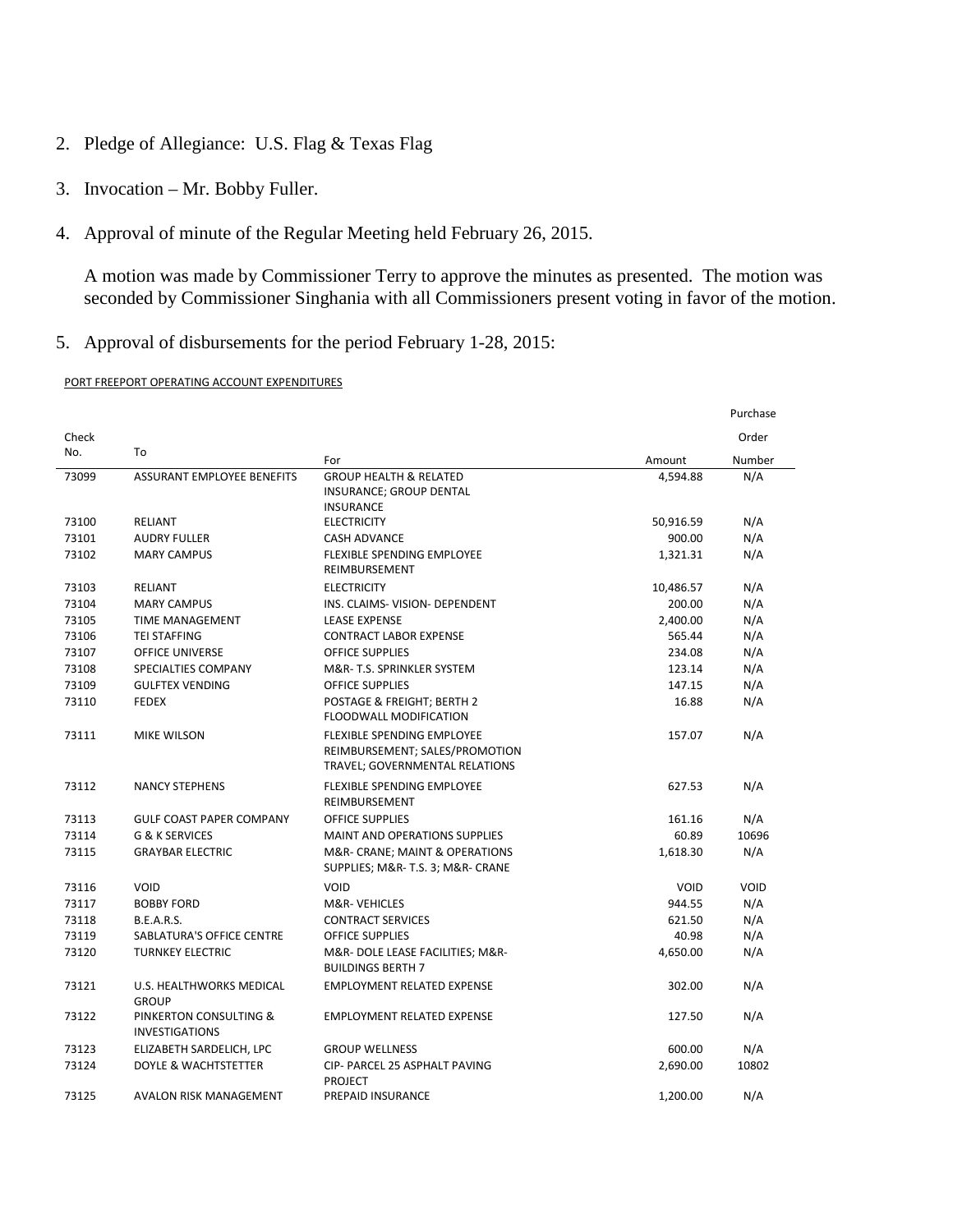| 73126 | <b>INTEGRATED ARCHITECTURE &amp;</b><br><b>DESIGN</b> | CIP- NEW ADMINISTRATION BUILDING                                                                                                                                      | 2,378.74  | 10605 |
|-------|-------------------------------------------------------|-----------------------------------------------------------------------------------------------------------------------------------------------------------------------|-----------|-------|
| 73127 | <b>BEN WESTERLIN</b>                                  | AUTOMOBILE EXPENSE; TELEPHONE                                                                                                                                         | 508.95    | N/A   |
| 73128 | <b>QUILL CORPORATION</b>                              | <b>OFFICE SUPPLIES</b>                                                                                                                                                | 61.99     | N/A   |
| 73129 | <b>GULF PORTS ASSOCIATION</b>                         | DUES & MEMBERSHIPS-<br><b>ADMINISTRATION</b>                                                                                                                          | 400.00    | N/A   |
| 73130 | SOUTHWEST TX POLICE CHIEFS                            | DUES, MEMBERSHIPS & LICENSE FEES                                                                                                                                      | 50.00     | N/A   |
| 73131 | <b>VERIZON WIRELESS</b>                               | <b>TELEPHONE</b>                                                                                                                                                      | 39.99     | N/A   |
| 73132 | <b>DETAIL PRODUCTS</b>                                | <b>OFFICE SUPPLIES</b>                                                                                                                                                | 36.28     | N/A   |
| 73133 | <b>ALEC JOURNEAY</b>                                  | CIP- NEW ADMINISTRATION BUILDING;<br>CIP- DOCKS VELASCO TERMINAL; CIP-<br>GATE 14 GUARDHOUSE; M&R-<br><b>RAILROAD TRACK RENOVATIONS</b>                               | 168.73    | N/A   |
| 73134 | ON HOLD MARKETING WORKS                               | <b>LEASE EXPENSE</b>                                                                                                                                                  | 39.00     | N/A   |
| 73135 | <b>JASON HULL</b>                                     | <b>GOVERNMENTAL RELATIONS;</b><br><b>TELEPHONE</b>                                                                                                                    | 167.28    | N/A   |
| 73136 | <b>QUINTANA</b>                                       | CONTRACT LABOR EXPENSE; M&R-<br><b>WAREHOUSE 51</b>                                                                                                                   | 1,281.94  | 10828 |
| 73137 | <b>BRUNO PUBLIC AFFAIRS</b>                           | <b>CONSULTANT FEES- OTHER</b>                                                                                                                                         | 3,125.00  | 10824 |
| 73138 | <b>QUALITY TURF FARMS</b>                             | M&R- MSC LEASE FACILITIES; M&R-<br><b>OTHER</b>                                                                                                                       | 5,873.90  | 10776 |
| 73139 | <b>HURT COMPANY</b>                                   | FUEL/OIL- GENERAL; FUEL/OIL- CRANE                                                                                                                                    | 2,982.48  | 10841 |
| 73140 | PARADIGM CONSULTANTS                                  | CIP-DOCKS- VELASCO TERMINAL                                                                                                                                           | 21,807.50 | 10708 |
| 73141 | <b>BRANDON ROBERTSON</b>                              | AUTOMOBILE EXPENSE; TELEPHONE                                                                                                                                         | 111.80    | N/A   |
| 73142 | INDUSTRIAL NETWORKING                                 | M&R-BUILDINGS BERTH 7                                                                                                                                                 | 692.90    | N/A   |
| 73143 | <b>HYDROGRAPHIC CONSULTANTS</b>                       | <b>FREEPORT HARBOR CHANNEL</b><br><b>IMPROVEMENT PROJECT</b>                                                                                                          | 5,700.00  | 10849 |
| 73144 | PETTY CASH                                            | <b>GOVERNMENTAL RELATIONS-</b><br>COMMISSIONER; OFFICE SUPPLIES;<br>POSTAGE & FREIGHT; M&R- CRANE;<br>M&R-VEHICLES M&R-T.S. 3                                         | 895.77    | N/A   |
| 73145 | L.A.W. PUBLICATIONS                                   | ADVERTISING- COMMUNITY                                                                                                                                                | 599.00    | N/A   |
| 73146 | <b>VICKI L. SMITH</b>                                 | FLEXIBLE SPENDING EMPLOYEE<br>REIMBURSEMENT                                                                                                                           | 325.00    | N/A   |
| 73147 | <b>NEXTEC OPERATING CORP</b>                          | M&R- OFFICE EQUIPMENT                                                                                                                                                 | 5,852.75  | N/A   |
| 73148 | <b>TEI STAFFING</b>                                   | <b>CONTRACT LABOR EXPENSE</b>                                                                                                                                         | 780.76    | N/A   |
| 73149 | <b>WILLIAMS DIESEL</b>                                | M&R-TERMINAL OPERATIONS<br>EQUIPMENT; M&R-VEHICLES                                                                                                                    | 145.45    | N/A   |
| 73150 | <b>FEDEX</b>                                          | POSTAGE & FREIGHT                                                                                                                                                     | 7.48      | N/A   |
| 73151 | AL DUREL                                              | SALES/PROMOTION TRAVEL; OFFICE<br><b>SUPPLIES</b>                                                                                                                     | 106.91    | N/A   |
| 73152 | <b>NANCY STEPHENS</b>                                 | TECHNICAL TRAINING; TELEPHONE                                                                                                                                         | 1,086.12  | N/A   |
| 73153 | PC CARE                                               | M&R- OPERATIONS BUILDING; M&R-<br><b>GATE 8- GUARD BUILDING</b>                                                                                                       | 237.50    | N/A   |
| 73154 | PATRICK'S ENTERPRISES                                 | M&R-2ND ST. ADMINISTRATIVE<br><b>BUILDING</b>                                                                                                                         | 75.00     | N/A   |
| 73155 | <b>WASTE MANAGEMENT</b>                               | <b>CONTRACT SERVICES</b>                                                                                                                                              | 366.25    | N/A   |
| 73156 | <b>G&amp;K SERVICES</b>                               | <b>MAINT &amp; OPERATIONS SUPPLIES</b>                                                                                                                                | 68.86     | 10696 |
| 73157 | SUPERIOR CLEANING SERVICE                             | M&R-2ND ST. ADMINISTRATIVE<br><b>BUILDING; M&amp;R- OPERATIONS</b><br>BUILDING; M&R- SECURITY BUILDING;<br>M&R- T.S. 1; M&R- T.S. 2; M&R-<br><b>BUILDINGS BERTH 7</b> | 3,207.00  | 10779 |
| 73158 | <b>CULLIGAN WATER SYSTEMS</b>                         | M&R-BUILDINGS BERTH 7; M&R-<br><b>OPERATIONS BUILDING; M&amp;R-T.S. 1;</b><br>M&R-2ND ST. ADMINISTRATIVE<br><b>BUILDING</b>                                           | 1,121.88  | 10703 |
| 73159 | <b>MATHESON TRIGAS</b>                                | <b>MAINT &amp; OPERATIONS SUPPLIES</b>                                                                                                                                | 143.79    | N/A   |
| 73160 | <b>GRAYBAR ELECTRIC</b>                               | M&R- CRANE                                                                                                                                                            | 342.39    | N/A   |
| 73161 | <b>TOYOTALIFT HOUSTON</b>                             | M&R-TERMINAL OPERATIONS<br><b>EQUIPMENT</b>                                                                                                                           | 717.78    | N/A   |
| 73162 | SORRELL CONSTRUCTION                                  | <b>CIP- GATE 14 GUARD HOUSE</b>                                                                                                                                       | 19,250.00 | 10734 |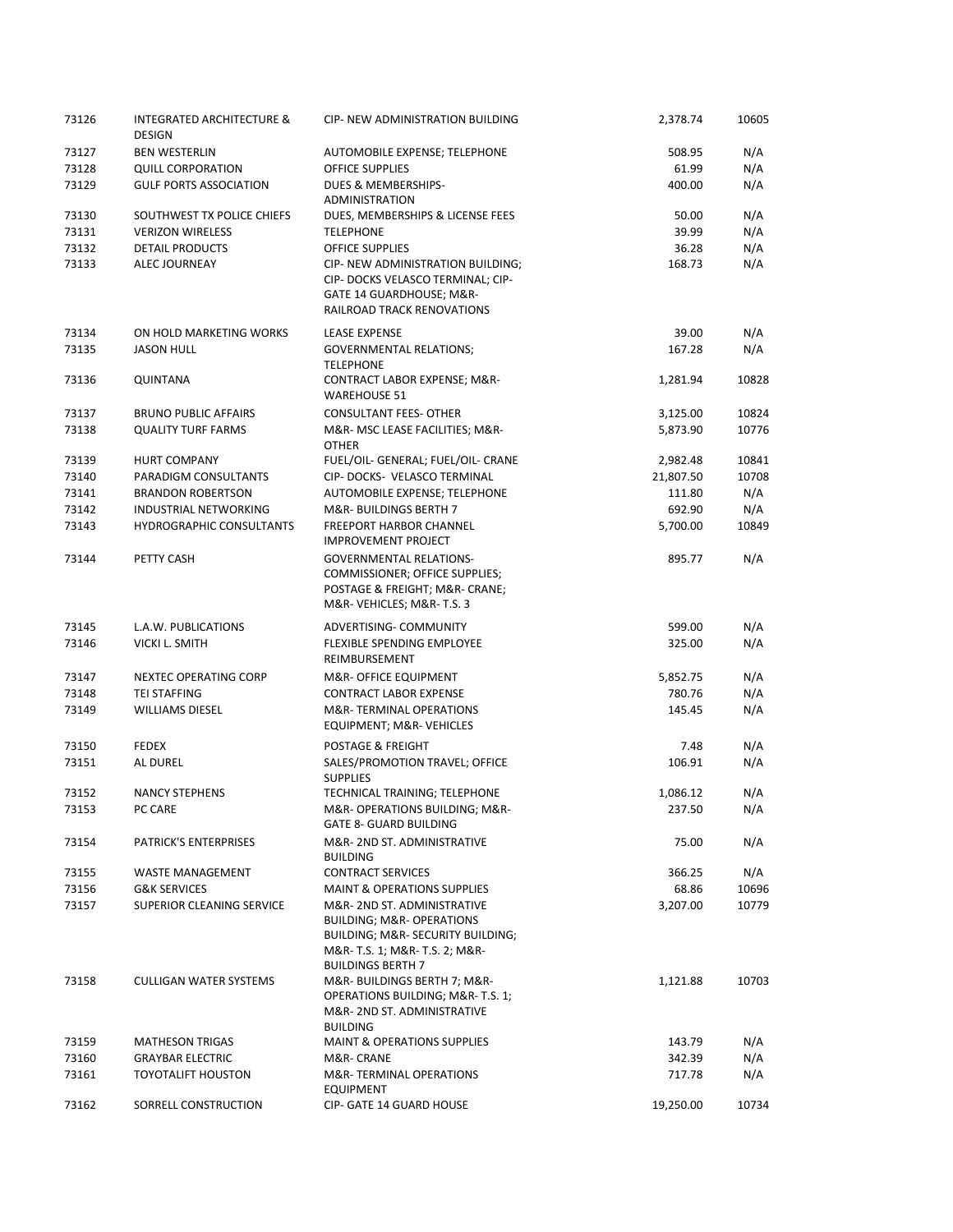| 73163 | PAUL SCOTT ABBOTT                                          | <b>OFFICE SUPPLIES</b>                                                                      | 285.00     | N/A   |
|-------|------------------------------------------------------------|---------------------------------------------------------------------------------------------|------------|-------|
| 73164 | <b>BRAZORIA COUNTY SEPTIC</b><br><b>SERVICE</b>            | M&R-BUILDINGS BERTH 7; CUSTOMER<br>RELATED OPERATIONAL EXPENSE;<br><b>CONTRACT SERVICES</b> | 2,265.50   | N/A   |
| 73165 | <b>BRAZOSPORT TIRE</b>                                     | M&R-TERMINAL OPERATIONS<br><b>EQUIPMENT</b>                                                 | 172.85     | N/A   |
| 73166 | <b>KLEIN SYSTEMS GROUP</b>                                 | M&R- OFFICE EQUIPMENT                                                                       | 1,447.04   | N/A   |
| 73167 | <b>EVCO INDUSTRIAL</b>                                     | MAINT & OPERATIONS SUPPLIES; M&R-<br><b>BERTH 7 CRANE</b>                                   | 1,346.17   | N/A   |
| 73168 | C.F. MCDONALD ELECTRIC                                     | CIP- OTHER- ELECTRICAL DISTRIBUTION<br><b>HARDENING PROJECT</b>                             | 24,975.00  | 10773 |
| 73169 | <b>BRAZORIA CHAMBER OF</b><br><b>COMMERCE</b>              | COMMUNITY EVENTS; ADVERTISING-<br><b>COMMUNITY</b>                                          | 185.00     | N/A   |
| 73170 | BRAZOSPORT AREA CHAMBER OF<br><b>COMMERCE</b>              | <b>COMMUNITY EVENTS</b>                                                                     | 650.00     | N/A   |
| 73171 | HAGEMEYER NORTH AMERICA                                    | OFFICE SUPPLIES; FURNITURE &<br>EQUIPMENT PURCHASE < \$5,000.00                             | 211.12     | N/A   |
| 73172 | I.T.M.A.                                                   | SALES/PROMOTION TRAVEL; DUES &<br>MEMBERSHIPS- ADMINISTRATION                               | 890.00     | N/A   |
| 73173 | <b>VULCAN CONSTRUCTION</b>                                 | M&R-DOCKS BERTH 7- VT                                                                       | 486.53     | N/A   |
| 73174 | <b>SHRED IT HOUSTON</b>                                    | <b>OFFICE SUPPLIES</b>                                                                      | 239.22     | N/A   |
| 73175 | THE BULLETIN                                               | ADVERTISING- COMMUNITY                                                                      | 375.00     | N/A   |
| 73176 | <b>CENTER POINT ENERGY</b>                                 | <b>WATER &amp; GAS</b>                                                                      | 20.86      | N/A   |
| 73177 | <b>RO'VIN GARRETT</b>                                      | TAX ASSESSOR/COLLECTOR FEES                                                                 | 23,318.48  | N/A   |
| 73178 | AT&T                                                       | <b>TELEPHONE</b>                                                                            | 843.95     | N/A   |
| 73179 | DOYLE & WACHTSTETTER                                       | CIP- PARCEL 25 ASPHALT PAVING<br><b>PROJECT</b>                                             | 6,272.00   | 10810 |
| 73180 | <b>WHOLESALE ELECTRIC</b>                                  | M&R- MSC LEASE FACILITIES                                                                   | 39.69      | N/A   |
| 73181 | <b>CENTER FOR PUBLIC</b><br>MANAGEMENT                     | <b>TECHNICAL TRAINING</b>                                                                   | 230.00     | N/A   |
| 73182 | <b>TESTAMERICA LABORATORIES</b>                            | M&R- OTHER- STORMWATER OUTFALL<br>DRAINAGE                                                  | 327.60     | N/A   |
| 73183 | <b>TERRACON CONSULTANTS</b>                                | <b>SURVEY FEES</b>                                                                          | 2,800.00   | 10685 |
| 73184 | DARLENE WINKLER                                            | <b>AUTOMOBILE EXPENSE</b>                                                                   | 36.23      | N/A   |
| 73185 | <b>VERIZON WIRELESS</b>                                    | <b>TELEPHONE</b>                                                                            | 165.44     | N/A   |
| 73186 | <b>TIMPAC</b>                                              | <b>OFFICE SUPPLIES</b>                                                                      | 80.15      | N/A   |
| 73187 | PROGRESSIVE BUSINESS                                       | <b>SUBSCRIPTIONS</b>                                                                        | 299.00     | N/A   |
| 73188 | ROCHELLE'S GULF COAST MARINA                               | M&R- SECURITY BOAT                                                                          | 527.23     | N/A   |
| 73189 | NIDEC AVTRON AUTOMATION<br><b>CORPORATION</b>              | M&R-CRANE                                                                                   | 1,695.00   | 10816 |
| 73190 | <b>OFFICEMAX</b>                                           | <b>OFFICE SUPPLIES</b>                                                                      | 208.08     | N/A   |
| 73191 | <b>IMPACT FIRE SERVICES</b>                                | M&R-T.S. SPRINKLER SYSTEM                                                                   | 1,620.00   | N/A   |
| 73192 | MOFFATT & NICHOL                                           | CIP- DOCKS- VELASCO TERMINAL                                                                | 126,343.38 | 10725 |
| 73193 | RELIANT                                                    | <b>ELECTRICITY</b>                                                                          | 33.06      | N/A   |
| 73194 | <b>LISA RILEY</b>                                          | COMMUNITY EVENTS; OFFICE SUPPLIES                                                           | 101.95     | N/A   |
| 73195 | QUINTANA                                                   | M&R-T.S. 1                                                                                  | 1,620.00   | 10828 |
| 73196 | <b>JEFF STRADER</b>                                        | <b>GOVERNMENTAL RELATIONS;</b><br>TELEPHONE; SALES/PROMOTION<br>TRAVEL                      | 422.70     | N/A   |
| 73197 | CANON SOLUTIONS AMERICA                                    | M&R- OFFICE EQUIPMENT                                                                       | 153.70     | N/A   |
| 73198 | PAUL F. RICHARDSON                                         | <b>FREEPORT HARBOR CHANNEL</b>                                                              | 88,453.27  | 10610 |
|       | <b>ASSOCIATES</b>                                          | <b>IMPROVEMENT PROJECT</b>                                                                  |            |       |
| 73199 | <b>COMCAST BUSINESS</b>                                    | <b>CONTRACT SERVICES</b>                                                                    | 1,703.16   | N/A   |
| 73200 | <b>HURT COMPANY</b>                                        | FUEL/OIL- GENERAL; FUEL/OIL- CRANE                                                          | 4,243.22   | 10853 |
| 73201 | <b>ASSOCIATION OF CHEMICAL</b><br><b>INDUSTRY IN TEXAS</b> | COMMUNITY EVENTS- COMMISSIONER                                                              | 25.00      | N/A   |
| 73202 | <b>SUNSTATES SECURITY</b>                                  | <b>SECURITY SERVICE FEES</b>                                                                | 35,598.53  | N/A   |
| 73203 | ALVIN SUNRISE ROTARY CLUB                                  | <b>COMMUNITY EVENTS</b>                                                                     | 500.00     | N/A   |
| 73204 | DANELLA RAIL SERVICES                                      | CIP- M&R RAILROAD TRACK<br><b>RENOVATIONS</b>                                               | 285,047.87 | 10736 |
| 73205 | SERVICE RADIO                                              | M&R- BERTH 7 CRANE                                                                          | 248.00     | N/A   |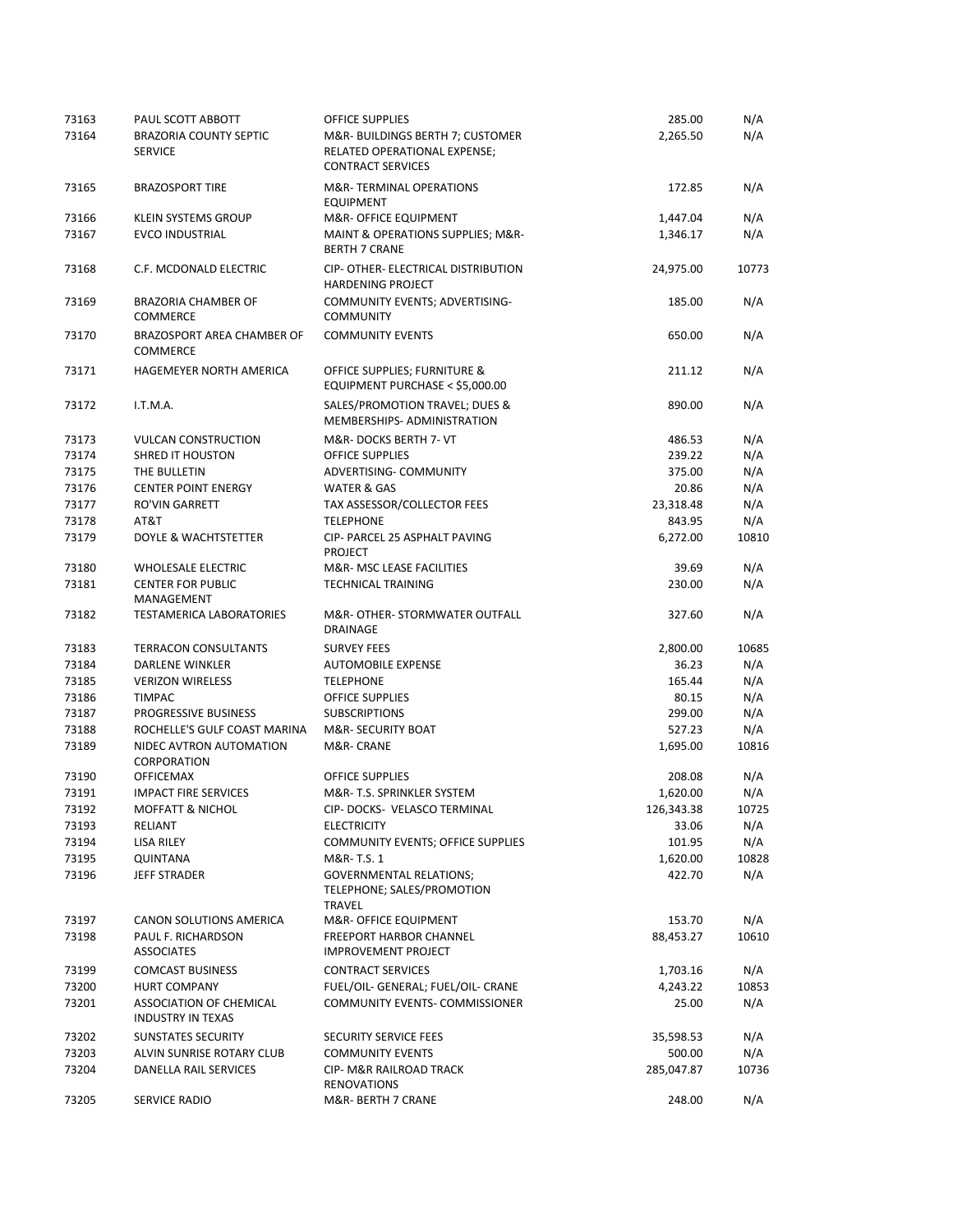| 73206 | <b>TEXAS STERLING CONSTRUCTION</b>               | CIP- B7 BACKLANDS CONCRETE PAVING<br><b>PROJECT</b>                                                                                    | 1,302,894.41 | 10759           |
|-------|--------------------------------------------------|----------------------------------------------------------------------------------------------------------------------------------------|--------------|-----------------|
| 73207 | ZPMC NORTH AMERICA                               | M&R- BERTH 7 CRANE                                                                                                                     | 25,000.00    | 10832           |
| 73208 | MASS MUTUAL FINANCIAL<br><b>GROUP</b>            | <b>CONTRACT SERVICES</b>                                                                                                               | 193.12       | N/A             |
| 73209 | <b>COMMANDER SAFETY PRODUCTS</b>                 | <b>MAINT &amp; OPERATIONS SUPPLIES</b>                                                                                                 | 406.18       | N/A             |
| 73210 | <b>MARITIME ASSOCIATION</b>                      | ILA- FRINGE BENEFITS                                                                                                                   | 954.66       | N/A             |
| 73211 | <b>OFFICE UNIVERSE</b>                           | <b>OFFICE SUPPLIES</b>                                                                                                                 | 230.67       | N/A             |
| 73212 | SPECIALTIES COMPANY                              | M&R-DOCKS BERTH 1; M&R-DOCKS<br>BERTH 2; M&R- DOCKS BERTH 3; M&R-<br>DOCKS BERTH 5; M&R- DOCKS BERTH 7-<br>VT                          | 141.06       | N/A             |
| 73213 | <b>GULFTEX VENDING</b>                           | <b>OFFICE SUPPLIES</b>                                                                                                                 | 221.40       | N/A             |
| 73214 | <b>WASTE MANAGEMENT</b>                          | <b>CONTRACT SERVICES</b>                                                                                                               | 371.25       | N/A             |
| 73215 | BLUELINE SHOP & COPY CENTER                      | CIP- ROADS- TURNING BASIN ROAD                                                                                                         | 26.25        | N/A             |
| 73216 | <b>GIROUARD'S ACE HARDWARE</b>                   | OFFICE SUPPLIES, MAINT &<br><b>OPERATIONS SUPPLIES; M&amp;R-</b><br>TERMINAL OPERATIONS EQUIPMENT;<br>M&R- CRANE; M&R- BUILDINGS BERTH | 542.60       | N/A             |
|       |                                                  | 7; M&R-WAREHOUSE 51                                                                                                                    |              |                 |
| 73217 | <b>GRAYBAR ELECTRIC</b>                          | M&R-WAREHOUSE 52                                                                                                                       | 430.29       | N/A             |
| 73218 | <b>TOYOTALIFT HOUSTON</b>                        | <b>M&amp;R-TERMINAL OPERATIONS</b><br><b>EQUIPMENT</b>                                                                                 | 994.68       | N/A             |
| 73219 | STEINBERG & ASSOCIATES                           | <b>FREEPORT HARBOR CHANNEL</b><br><b>IMPROVEMENT PROJECT</b>                                                                           | 13,854.00    | N/A             |
| 73220 | <b>BRAZORIA COUNTY SEPTIC</b><br><b>SERVICE</b>  | <b>CONTRACT SERVICES; CUSTOMER</b><br>RELATED OPERATIONAL EXPENSE                                                                      | 1,253.00     | N/A             |
| 73221 | <b>VICTORY INSURANCE</b>                         | PREPAID INSURANCE                                                                                                                      | 695.00       | N/A             |
| 73222 | <b>EVCO INDUSTRIAL</b>                           | M&R-WAREHOUSE 51                                                                                                                       | 76.85        | N/A             |
| 73223 | <b>TURNKEY ELECTRIC</b>                          | M&R-OTHER                                                                                                                              | 715.00       | N/A             |
| 73224 | NORTHERN TOOL & EQUIPMENT                        | M&R-TERMINAL OPERATIONS<br><b>EQUIPMENT</b>                                                                                            | 362.50       | N/A             |
| 73225 | <b>JESSE HIBBETTS</b>                            | FLEXIBLE SPENDING EMPLOYEE<br>REIMBURSEMENT                                                                                            | 60.00        | N/A             |
| 73226 | <b>COMCAST</b>                                   | <b>CONTRACT SERVICES</b>                                                                                                               | 211.20       | N/A             |
| 73227 | VICKI L. SMITH                                   | FLEXIBLE SPENDING EMPLOYEE<br>REIMBURSEMENT; TELEPHONE                                                                                 | 130.00       | N/A             |
| 73228 | <b>DELTA RIGGING</b>                             | M&R- BERTH 7 CRANE                                                                                                                     | 560.00       | N/A             |
| 73229 | <b>MOFFATT &amp; NICHOL</b>                      | CIP- DOCKS- VELASCO TERMINAL; CIP-<br>DOCKS- INNER HARBOR BERTH REPAIRS                                                                | 61,348.00    | 10713:<br>10725 |
| 73230 | AIRGAS USA                                       | <b>MAINT &amp; OPERATIONS SUPPLIES</b>                                                                                                 | 46.21        | N/A             |
| 73231 | <b>GLENN CARLSON</b>                             | <b>TELEPHONE</b>                                                                                                                       | 273.50       | N/A             |
| 73232 | PITNEY BOWES GLOBAL<br><b>FINANCIAL SERVICES</b> | <b>POSTAGE &amp; FREIGHT</b>                                                                                                           | 270.00       | N/A             |
| 73233 | <b>SUBURBAN PROPANE</b>                          | FUEL/OIL- GENERAL                                                                                                                      | 489.37       | 10666           |
| 73234 | PITNEY BOWES GLOBAL<br><b>FINANCIAL SERVICES</b> | POSTAGE & FREIGHT                                                                                                                      | 590.96       | N/A             |
| 73235 | <b>LIA ENGINEERING</b>                           | CIP-DOCKS- VELASCO TERMINAL                                                                                                            | 38,244.25    | 10615           |
| 73236 | <b>SERVICE RADIO</b>                             | DUES, MEMBERSHIPS & LICENSE FEES                                                                                                       | 550.00       | N/A             |
| 73237 | R.B. HASH                                        | <b>M&amp;R- OPERATIONS BUILDING</b>                                                                                                    | 554.00       | N/A             |
| 73238 | 12TH MAN FOUNDATION                              | OFFICE SUPPLIES                                                                                                                        | 100.00       | N/A             |
| 73239 | VAN GRUNDMAN                                     | <b>EMPLOYMENT RELATED EXPENSE</b>                                                                                                      | 1,217.01     | N/A             |
| 73240 | UNUM LIFE INSURANCE                              | <b>GROUP HEALTH &amp; RELATED INSURANCE</b>                                                                                            | 726.99       | N/A             |
| 73241 | AT&T                                             | <b>TELEPHONE</b>                                                                                                                       | 132.26       | N/A             |
| 73242 | AT&T                                             | <b>TELEPHONE</b>                                                                                                                       | 101.15       | N/A             |
| 73243 | <b>COMCAST</b>                                   | <b>TELEPHONE</b>                                                                                                                       | 149.76       | N/A             |
| 73244 | AT&T                                             | <b>TELEPHONE</b>                                                                                                                       | 467.77       | N/A             |
| 73245 | THE LINCOLN NATIONAL                             | <b>GROUP HEALTH &amp; RELATED INSURANCE</b>                                                                                            | 690.99       | N/A             |
| 73246 | AT&T                                             | <b>TELEPHONE</b>                                                                                                                       | 442.83       | N/A             |
| 73247 | AT&T                                             | <b>TELEPHONE</b>                                                                                                                       | 286.68       | N/A             |
| 73248 | <b>BLUECROSS BLUESHIELD OF</b><br>TEXAS          | <b>GROUP HEALTH &amp; RELATED INSURANCE</b>                                                                                            | 34,621.68    | N/A             |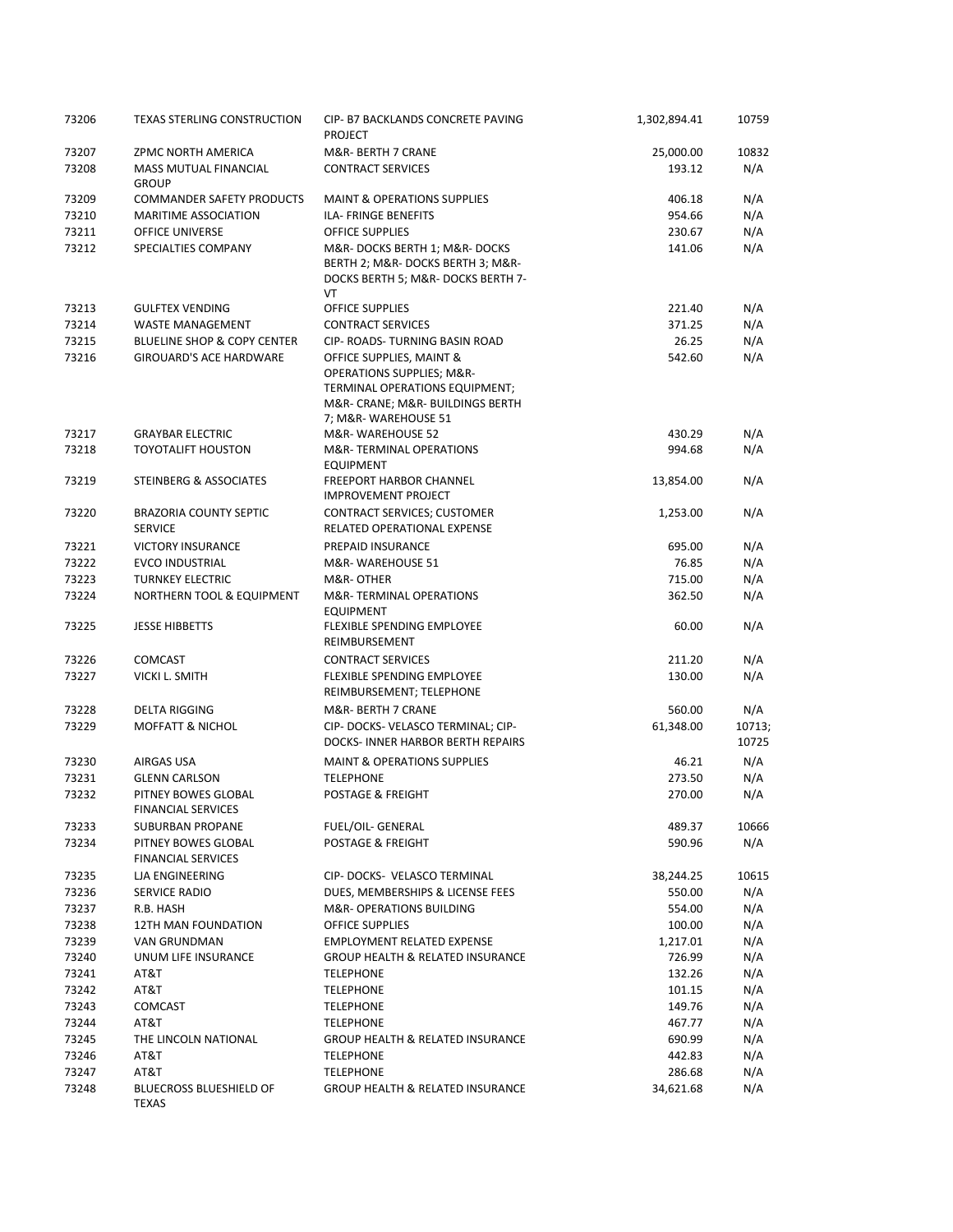| 73249 | <b>WELLS FARGO</b>                                    | CONSULTANT FEES- MASTER PLAN;<br><b>EMPLOYMENT RELATED EXPENSE;</b><br>SALES/PROMOTION TRAVEL;<br><b>GOVERNMENTAL RELATIONS;</b> | 12,235.94 | N/A   |
|-------|-------------------------------------------------------|----------------------------------------------------------------------------------------------------------------------------------|-----------|-------|
|       |                                                       | TECHNICAL TRAINING; FURNITURE &                                                                                                  |           |       |
|       |                                                       | EQUIPMENT PURCHASE < \$5,000.00;<br>SAFETY VEST SUPPLIES;                                                                        |           |       |
|       |                                                       | SUBSCRIPTIONS; DUES MEMBERSHIPS                                                                                                  |           |       |
|       |                                                       | & LICENSE FEES; M&R-VEHICLES                                                                                                     |           |       |
| 73250 | PITNEY BOWES GLOBAL<br><b>FINANCIAL SERVICES</b>      | POSTAGE & FREIGHT                                                                                                                | 32.00     | N/A   |
| 73251 | PITNEY BOWES GLOBAL<br><b>FINANCIAL SERVICES</b>      | <b>POSTAGE &amp; FREIGHT</b>                                                                                                     | 550.98    | N/A   |
| 73252 | <b>EM-PRINT COMPANY</b>                               | <b>COMMUNITY EVENTS</b>                                                                                                          | 1,164.18  | 10850 |
| 73253 | <b>CITY OF FREEPORT</b>                               | <b>LEASE EXPENSE</b>                                                                                                             | 10,000.00 | N/A   |
| 73254 | <b>CITY OF FREEPORT</b>                               | WATER & GAS                                                                                                                      | 16,367.86 | N/A   |
| 73255 | <b>CITY OF FREEPORT</b>                               | WATER & GAS                                                                                                                      | 199.71    | N/A   |
| 73256 | <b>CITY OF FREEPORT</b>                               | WATER & GAS                                                                                                                      | 15.48     | N/A   |
| 73257 | <b>CITY OF FREEPORT</b>                               | WATER & GAS                                                                                                                      | 72.21     | N/A   |
| 73258 | <b>CITY OF FREEPORT</b>                               | WATER & GAS                                                                                                                      | 15.48     | N/A   |
| 73259 | <b>CITY OF FREEPORT</b>                               | WATER & GAS; ELECTRICITY                                                                                                         | 1,765.12  | N/A   |
| 73260 | <b>TEI STAFFING</b>                                   | <b>CONTRACT LABOR EXPENSE</b>                                                                                                    | 1,272.24  | N/A   |
| 73261 | SPECIALTIES COMPANY                                   | M&R-DOCKS BERTH 5                                                                                                                | 166.76    | N/A   |
| 73262 | <b>GULFTEX VENDING</b>                                | <b>OFFICE SUPPLIES</b>                                                                                                           | 56.55     | N/A   |
| 73263 | MIKE WILSON                                           | SALES/PROMOTION TRAVEL                                                                                                           | 158.39    | N/A   |
| 73264 | RODNEY BLACKSTOCK                                     | SALES/PROMOTION TRAVEL                                                                                                           | 41.71     | N/A   |
| 73265 | CONSTANTINO MARTINEZ                                  | <b>TELEPHONE</b>                                                                                                                 | 30.00     | N/A   |
| 73266 | THOMAS PERRYMAN                                       | <b>COMMISSION FEES- MARCH 2015</b>                                                                                               | 865.00    | N/A   |
| 49931 | RAVI K. SINGHANIA                                     | <b>COMMISSION FEES- MARCH 2015</b>                                                                                               | 665.00    | N/A   |
| 49932 | <b>BILL J. TERRY</b>                                  | <b>COMMISSION FEES- MARCH 2015</b>                                                                                               | 865.00    | N/A   |
| 49933 | PAUL A. KRESTA                                        | <b>COMMISSION FEES- MARCH 2015</b>                                                                                               | 895.00    | N/A   |
| 49934 | JOHN HOSS                                             | <b>COMMISSION FEES- MARCH 2015</b>                                                                                               | 920.00    | N/A   |
| 49935 | <b>SHANE PIRTLE</b>                                   | <b>COMMISSION FEES- MARCH 2025</b>                                                                                               | 865.00    | N/A   |
| 73267 | <b>GULF COAST PAPER COMPANY</b>                       | <b>OFFICE SUPPLIES</b>                                                                                                           | 100.04    | N/A   |
| 73268 | PC CARE                                               | M&R- OFFICE EQUIPMENT                                                                                                            | 339.90    | N/A   |
| 73269 | <b>G&amp;K SERVICES</b>                               | M&R-2ND ST. ADMINISTRATION<br><b>BUILDING; MAINT &amp; OPERATIONS</b><br><b>SUPPLIES</b>                                         | 306.34    | 10696 |
| 73270 | <b>BLUELINE SHOP &amp; COPY CENTER</b>                | COMMUNITY EVENTS; OFFICE SUPPLIES                                                                                                | 395.80    | N/A   |
| 73271 | <b>CULLIGAN WATER SYSTEMS</b>                         | M&R- OPERATIONS BUILDING                                                                                                         | 126.00    | 10703 |
| 73272 | <b>GRAYBAR ELECTRIC</b>                               | M&R- BERTH 7 CRANE; MAINT &<br><b>OPERATIONS SUPPLIES; M&amp;R-</b><br><b>WAREHOUSE 51</b>                                       | 2,113.51  | N/A   |
| 73273 | TOYOTALIFT HOUSTON                                    | MAINT & OPERATIONS SUPPLIES; M&R-<br>TERMINAL OPERATIONS EQUIPMENT                                                               | 887.68    | N/A   |
| 73274 | <b>BRIGGS EQUIPMENT</b>                               | M&R-TERMINAL OPERATIONS<br><b>EQUIPMENT</b>                                                                                      | 488.15    | N/A   |
| 73275 | <b>BRAZOSPORT TIRE</b>                                | M&R-TERMINAL OPERATIONS<br><b>EQUIPMENT</b>                                                                                      | 749.40    | N/A   |
| 73276 | OZARKA                                                | <b>OFFICE SUPPLIES</b>                                                                                                           | 222.39    | N/A   |
| 73277 | <b>B.E.A.R.S.</b>                                     | <b>CONTRACT SERVICES</b>                                                                                                         | 295.00    | N/A   |
| 73278 | I.T.M.A.                                              | <b>COMMERCIAL EVENTS</b>                                                                                                         | 3,000.00  | 10856 |
| 73279 | <b>GOVERNMENT FINANCE</b><br><b>OFFICERS</b>          | <b>DUES &amp; MEMBERSHIPS-</b><br><b>ADMINISTRATION</b>                                                                          | 160.00    | N/A   |
| 73280 | KENNEMER, MASTERS, &<br>LUNSFORD                      | <b>CONSULTANT FEES- AUDIT</b>                                                                                                    | 6,566.09  | 10694 |
| 73281 | SAFETY- KLEEN SYSTEMS                                 | M&R-DOLE LEASE FACILITIES; M&R-<br>MAINTENANCE BUILDING                                                                          | 2,282.36  | N/A   |
| 73282 | <b>MARVIN HOOSER</b>                                  | <b>TELEPHONE</b>                                                                                                                 | 30.00     | N/A   |
| 73283 | DIVER OVERHEAD DOORS                                  | M&R- MSC LEASE FACILITIES                                                                                                        | 5,980.00  | 10845 |
| 73284 | <b>INTEGRATED ARCHITECTURE &amp;</b><br><b>DESIGN</b> | CIP- NEW ADMINISTRATION BUILDING                                                                                                 | 2,351.35  | 10605 |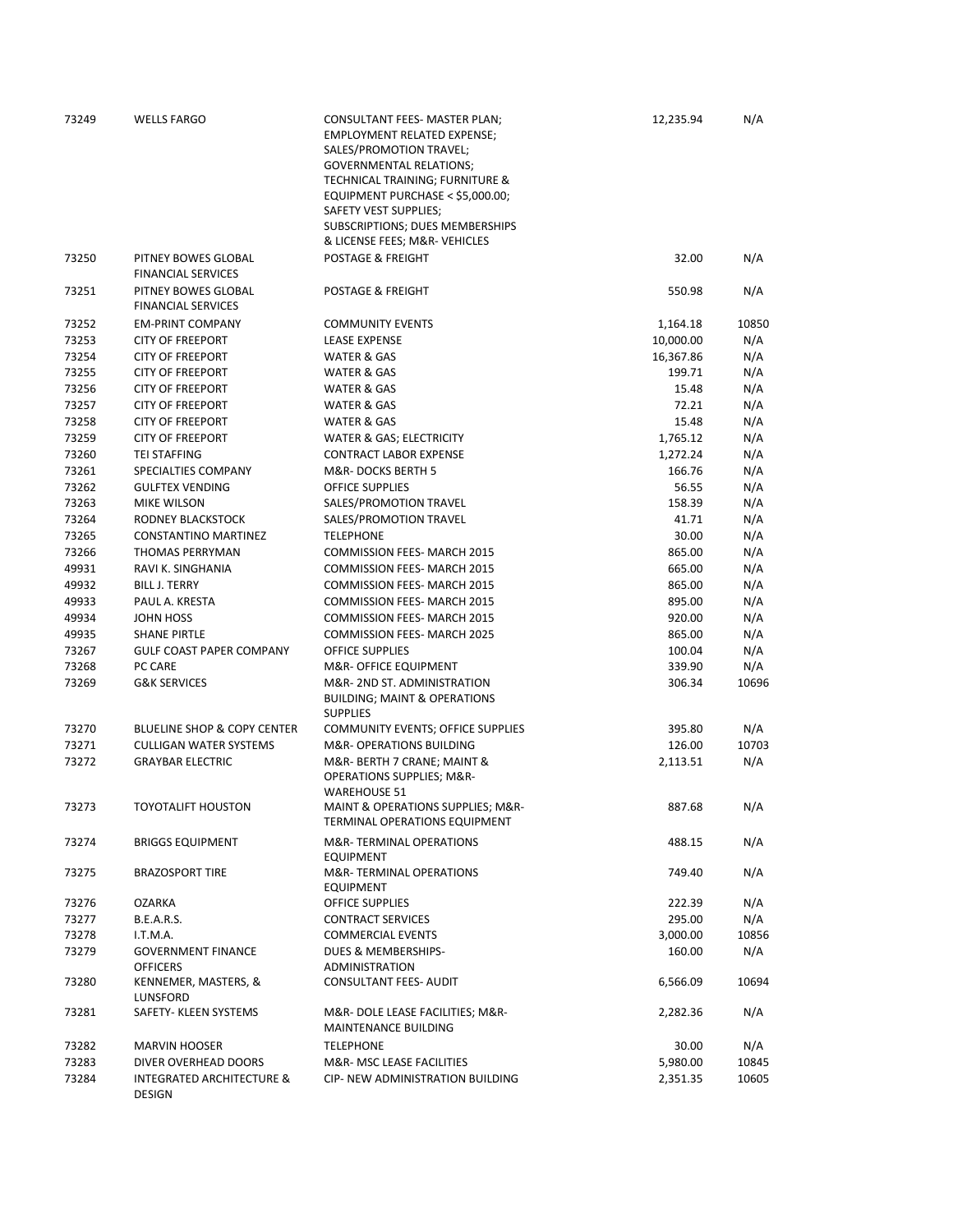| 73285 | <b>QUILL CORPORATION</b>               | <b>OFFICE SUPPLIES</b>                                                                                                           | 1,062.42   | N/A   |
|-------|----------------------------------------|----------------------------------------------------------------------------------------------------------------------------------|------------|-------|
| 73286 | <b>RANDY APARICIO</b>                  | <b>TELEPHONE</b>                                                                                                                 | 30.00      | N/A   |
| 73287 | <b>DETAIL PRODUCTS</b>                 | PROMOTIONAL ITEMS- COMMERCIAL;<br>PROMOTIONAL ITEMS- COMMUNITY                                                                   | 594.88     | N/A   |
| 73288 | <b>ALEC JOURNEAY</b>                   | CIP- NEW ADMINISTRATION BUILDING:<br>CIP- DOCKS VELASCO TERMINAL; CIP-<br>GATE 14 GUARDHOUSE; M&R-<br>RAILROAD TRACK RENOVATIONS | 115.25     | N/A   |
| 73289 | J. O'BRIEN COMPANY                     | OFFICE SUPPLIES; BADGE SUPPLIES                                                                                                  | 889.18     | N/A   |
| 73290 | <b>RICOH</b>                           | <b>M&amp;R- OFFICE EQUIPMENT</b>                                                                                                 | 298.83     | N/A   |
| 73291 | QUINTANA                               | M&R-ROADS-PETE SCHAFF                                                                                                            | 900.00     | 10828 |
| 73292 | <b>SWISHER &amp; SWISHER</b>           | M&R-OTHER                                                                                                                        | 463.33     | 10684 |
| 73293 | PEARLAND CHAMBER OF<br><b>COMMERCE</b> | <b>COMMUNITY EVENTS</b>                                                                                                          | 250.00     | N/A   |
| 73294 | <b>SUBURBAN PROPANE</b>                | <b>FUEL/OIL- CRANE</b>                                                                                                           | 379.44     | 10666 |
| 73295 | <b>COMFORT SUITES</b>                  | <b>EMPLOYMENT RELATED EXPENSE</b>                                                                                                | 2,654.10   | N/A   |
| 73296 | <b>SUNSTATES SECURITY</b>              | <b>SECURITY SERVICE FEES</b>                                                                                                     | 53,159.26  | N/A   |
| 73297 | <b>COMMUNITY FOUNDATION</b>            | <b>COMMUNITY DONATION</b>                                                                                                        | 600.00     | N/A   |
| 73298 | ABB, INC.                              | M&R-BERTH 7 CRANE                                                                                                                | 3,698.58   | N/A   |
| 73299 | <b>SERVICE RADIO</b>                   | <b>EQUIPMENT</b>                                                                                                                 | 18,000.00  | 10804 |
| 73300 | <b>STERLING STRUCTURES</b>             | <b>CIP- NEW ADMINISTRATION BUILDING</b>                                                                                          | 144,432.30 | 10837 |
| 73301 | <b>HARDMAN SIGNS</b>                   | <b>M&amp;R- SECURITY BUILDING</b>                                                                                                | 273.00     | N/A   |
| 73302 | <b>KAOTIC KUSTOMZ</b>                  | <b>M&amp;R-VEHICLES</b>                                                                                                          | 45.00      | N/A   |
| 73303 | <b>ASSURANT EMPLOYEE BENEFITS</b>      | <b>GROUP HEALTH &amp; RELATED</b><br>INSURANCE; GROUP DENTAL<br><b>INSURANCE</b>                                                 | 2,825.07   | N/A   |
| 73304 | <b>DARLENE WINKLER</b>                 | ADVERTISING- COMMUNITY;<br><b>COMMUNITY EVENTS</b>                                                                               | 529.39     | N/A   |
| 73305 | <b>STEINBERG &amp; ASSOCIATES</b>      | <b>FREEPORT HARBOR CHANNEL</b>                                                                                                   |            | N/A   |
|       |                                        | <b>IMPROVEMENT PROJECT</b>                                                                                                       | 14.316.00  |       |

## PORT FREEPORT OPERATIONS ACCOUNT EXPENDITURES

| No.<br>To<br>For<br>N/A | Amount | Number |
|-------------------------|--------|--------|

## PORT FREEPORT WIRE TRANSFERS

|          |                                                     |                                                           |                                                                              |            | Purchase  |
|----------|-----------------------------------------------------|-----------------------------------------------------------|------------------------------------------------------------------------------|------------|-----------|
| Document |                                                     |                                                           |                                                                              |            | Order     |
| No.      | To                                                  | For                                                       | Account                                                                      | Amount     | Number    |
| 4981     | <b>TEXPOOL CAPITAL LEASE DEBT</b><br><b>SERVICE</b> | TRANSFER TO CAPITAL LEASE FOR DEBT<br><b>SERVICE</b>      | <b>TEXPOOL</b><br><b>PORT</b><br><b>OPERATIONS</b><br><b>ACCOUNT</b>         | 132,911.70 | <b>NA</b> |
| 4982     | TEXPOOL 2013A SERIES DEBT<br><b>SERVICE</b>         | TRANSFER TO 2013A SENIOR LIEN DEBT<br><b>SERVICE FUND</b> | <b>TEXAS GULF</b><br><b>BANK PORT</b><br><b>OPERATIONS</b><br><b>ACCOUNT</b> | 231,926.00 | <b>NA</b> |
| 4983     | TEXPOOL I&S 2006 SERIES                             | <b>TRANSFER TO I&amp;S</b>                                | <b>TEXAS GULF</b><br><b>BANK PORT</b><br><b>OPERATIONS</b><br><b>ACCOUNT</b> | 148,646.48 | <b>NA</b> |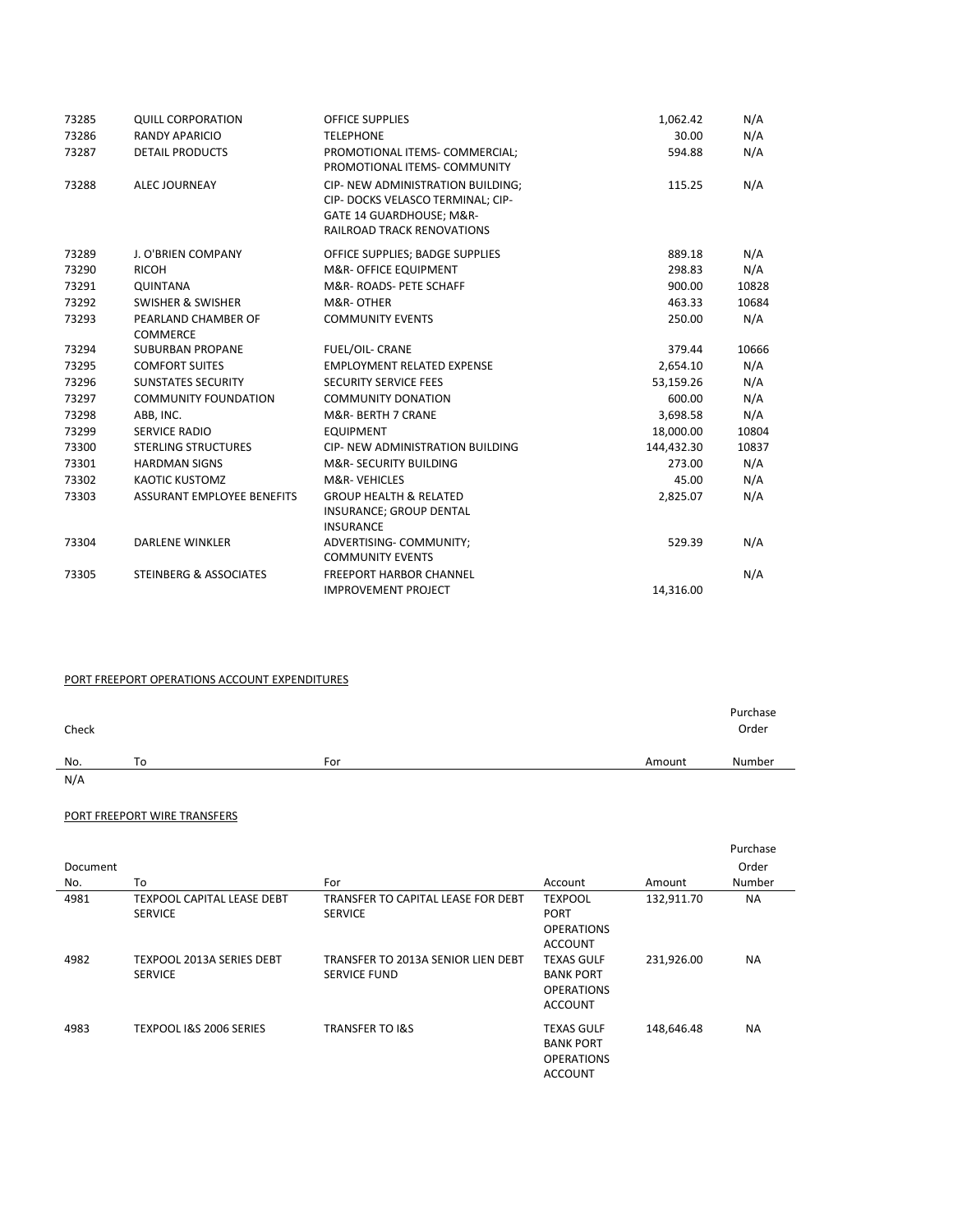| 4984 | TEXAS GULF BANK PAYROLL<br><b>ACCOUNT</b>         | TRANSFER FOR PAYROLL 02/05/2015                        | <b>TEXAS GULF</b><br><b>BANK PORT</b><br><b>OPERATIONS</b><br><b>ACCOUNT</b>       | 108,583.02   | NA        |
|------|---------------------------------------------------|--------------------------------------------------------|------------------------------------------------------------------------------------|--------------|-----------|
| 4985 | <b>TEXAS GULF BANK ACCOUNTS</b><br>PAYABLE        | TRANSFER FOR ACCOUNTS PAYABLE                          | <b>TEXAS GULF</b><br><b>BANK PORT</b><br><b>OPERATIONS</b><br><b>ACCOUNT</b>       | 55,511.47    | NA        |
| 4986 | <b>TEXAS GULF BANK ACCOUNTS</b><br>PAYABLE        | TRANSFER FOR ACCOUNTS PAYABLE                          | <b>TEXAS GULF</b><br><b>BANK PORT</b><br><b>OPERATIONS</b><br><b>ACCOUNT</b>       | 89,938.53    | <b>NA</b> |
| 4987 | <b>TEXAS GULF BANK PORT</b><br>OPERATIONS ACCOUNT | <b>TRANSFER FOR ACCOUNTS PAYABLE</b>                   | <b>TEXPOOL</b><br><b>PORT</b><br><b>OPERATIONS</b><br><b>ACCOUNT</b>               | 1,410,000.00 | NA        |
| 4988 | ZHENHUA HEAVY INDUSTRIES LTD                      | WIRE OF FUNDS FOR FINAL PAYMENT<br>ON CRANE            | <b>TEXAS GULF</b><br><b>BANK PORT</b><br><b>OPERATIONS</b><br><b>ACCOUNT</b>       | 1,410,000.00 | ΝA        |
| 4989 | <b>BANK OF NEW YORK</b>                           | 2006 SERIES DEBT SERVICE PAYMENT                       | <b>TEXPOOL</b><br>2006 BOND<br><b>PAYMENT</b>                                      | 113,837.50   | <b>NA</b> |
| 4990 | TEXAS GULF BANK ACCOUNTS<br>PAYABLE               | TRANSFER FOR ACCOUNTS PAYABLE                          | <b>TEXAS GULF</b><br><b>BANK PORT</b><br><b>OPERATIONS</b><br><b>ACCOUNT</b>       | 1,980,329.38 | ΝA        |
| 4991 | TEXAS GULF BANK PAYROLL<br><b>ACCOUNT</b>         | TRANSFER FOR PAYROLL 02/19/2015                        | <b>TEXAS GULF</b><br><b>BANK PORT</b><br><b>OPERATIONS</b><br><b>ACCOUNT</b>       | 110,141.73   | NA        |
| 4992 | <b>TEXAS GULF BANK ACCOUNTS</b><br>PAYABLE        | TRANSFER FOR ACCOUNTS PAYABLE                          | <b>TEXAS GULF</b><br><b>BANK PORT</b><br><b>OPERATIONS</b><br><b>ACCOUNT</b>       | 125,513.71   | <b>NA</b> |
| 4994 | <b>TEXPOOL PORT OPERATIONS</b><br><b>ACCOUNT</b>  | <b>INVESTMENT OF FUNDS</b>                             | COASTAL<br><b>SECURITIES</b><br><b>PORT</b><br><b>OPERATIONS</b><br><b>ACCOUNT</b> | 2,000,000.00 | ΝA        |
| 4995 | TEXAS GULF BANK ACCOUNTS<br><b>PAYABLE</b>        | TRANSFER FOR ACCOUNTS PAYABLE                          | <b>TEXAS GULF</b><br><b>BANK PORT</b><br><b>OPERATIONS</b><br><b>ACCOUNT</b>       | 50,439.03    | ΝA        |
| 4996 | <b>BANK OF AMERICA</b>                            | SENIOR LIEN REVENUE NOTE 2013B<br>DEBT SERVICE PAYMENT | <b>TEXAS GULF</b><br><b>BANK PORT</b><br><b>OPERATIONS</b><br><b>ACCOUNT</b>       | 3,905.08     | NA        |
| 4997 | MASS MUTUAL RETIREMENT                            | TRANSFER OF EMPLOYEE 457 PLAN<br><b>CONTRIBUTION</b>   | <b>TEXAS GULF</b><br>BANK<br><b>PAYROLL</b>                                        | 7,203.55     | NA        |
| 4998 | MASS MUTUAL RETIREMENT                            | TRANSFER OF EMPLOYEE RETIREMENT<br>PLAN LOAN PAYMENTS  | <b>ACCOUNT</b><br><b>TEXAS GULF</b><br>BANK<br>PAYROLL<br><b>ACCOUNT</b>           | 2,166.12     | NA        |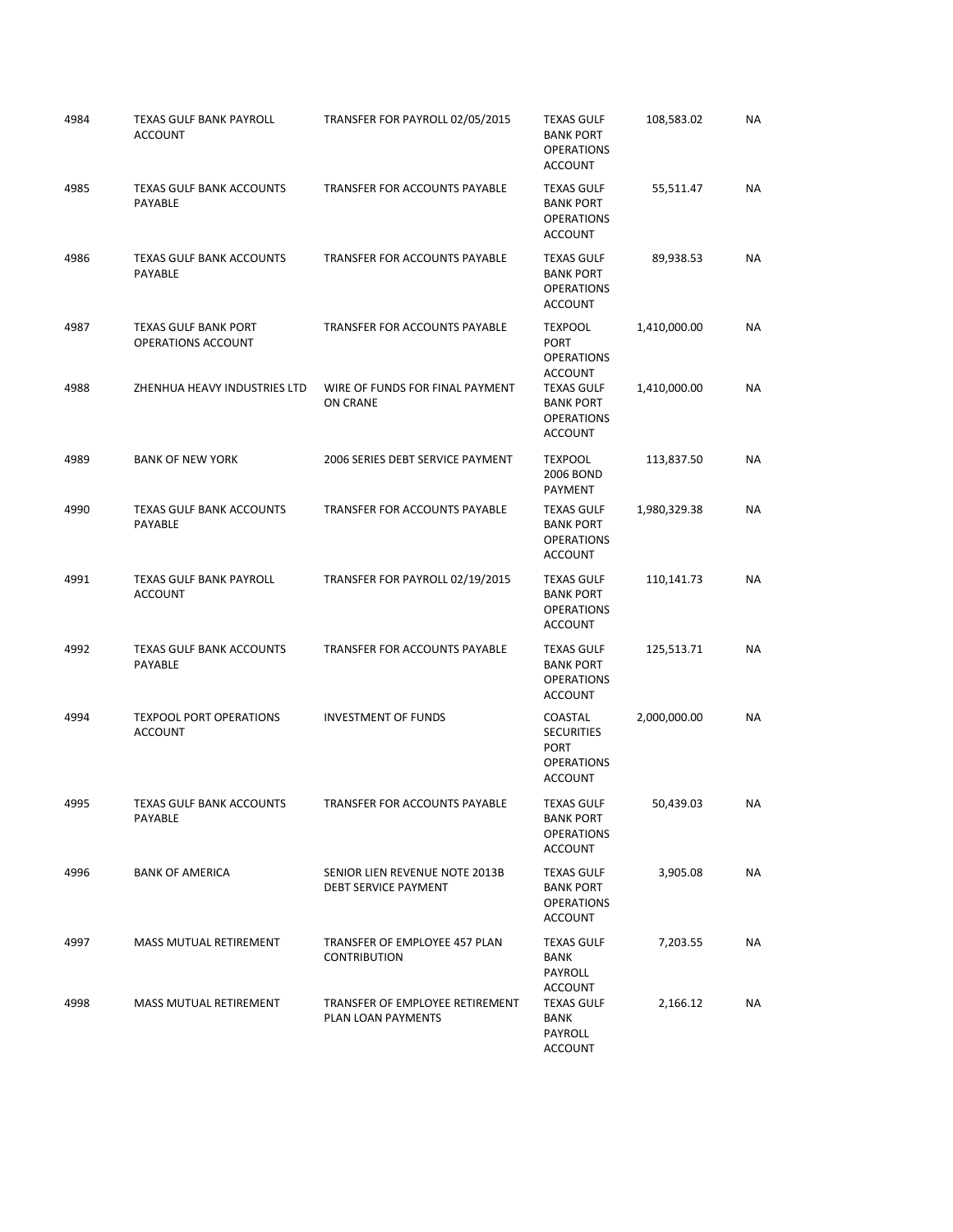| 4999             | <b>TEXAS GULF BANK ACCOUNTS</b><br>PAYABLE | <b>TRANSFER FOR ACCOUNTS PAYABLE</b> | <b>TEXAS GULF</b><br><b>BANK PORT</b><br><b>OPERATIONS</b><br><b>ACCOUNT</b> | 290,640.27 | <b>NA</b> |
|------------------|--------------------------------------------|--------------------------------------|------------------------------------------------------------------------------|------------|-----------|
|                  | PORT FREEPORT PAYROLL ACCOUNT EXPENDITURES |                                      |                                                                              |            |           |
|                  |                                            |                                      |                                                                              |            | Purchase  |
|                  |                                            |                                      |                                                                              |            | Order     |
| Description/Date |                                            |                                      |                                                                              | Amount     | Number    |
| ADP              | 2/5/2015                                   |                                      |                                                                              | 103,897.20 | N/A       |
|                  |                                            |                                      |                                                                              |            |           |
| <b>ADP</b>       | 2/19/2015                                  |                                      |                                                                              | 105,457.88 | N/A       |

A motion was made by Commissioner Terry to approve the disbursements. The motion was seconded by Commissioner Singhania with all Commissioners present voting in favor of the motion.

- 6. Reports from Executive Staff & Commissioners:
	- A. Receive report from Executive Port Director/CEO on activities and matters related to federal, state and local governmental affairs. Port tenant updates, USCOE, rail issues, HGAC/TPC, AAPA Committees, leases, contracts, upcoming Port and civic events and other related administrative and governmental affairs.

Mr. Carlson updated the Board on Berth 7 Backland project, Dole vessel schedule adjustments as well as progress on preparations for Hoegh. He also reminded everyone the Port is sponsoring the Intergalactic Nemesis performance at the Clarion this Saturday. Mr. Carlson, Commissioner Pirtle and Commissioner Hoss along with other industry leaders in the area will meet with Senator Cornyn next week. In addition, Mr. Carlson will be out for two weeks in April on vacation.

B. Receive report from Chief Financial Officer on monthly activity and matters related to financial results, investments, insurance, leases, contracts and other related administrative and governmental affairs.

Mr. Strader gave a brief presentation of monthly finances to the Board. He also gave an update on FTZ and the value of it to our customers. Ms. Campus made a correction to the Board regarding the property insurance renewal, the Port carries only a 6 month premium for business interruption, not 12 month. She also reported on a fraud incident that took place and was handled. Mr. Strader introduced Abbey Johnson, who has joined the finance department to assist with organizing the move to the new administration building, coverage of front desk as well as some administrative clerical and HR duties.

C. Receive report from Director of Engineering on activities and matters related to Freeport Harbor Federal Channel, capital projects and other projects, Hydrographic Report and other related facility engineering matters.

In addition to his report, Mr. Hull shared photos of the completed beach nourishment at Quintana and Parcel 25 asphalt project.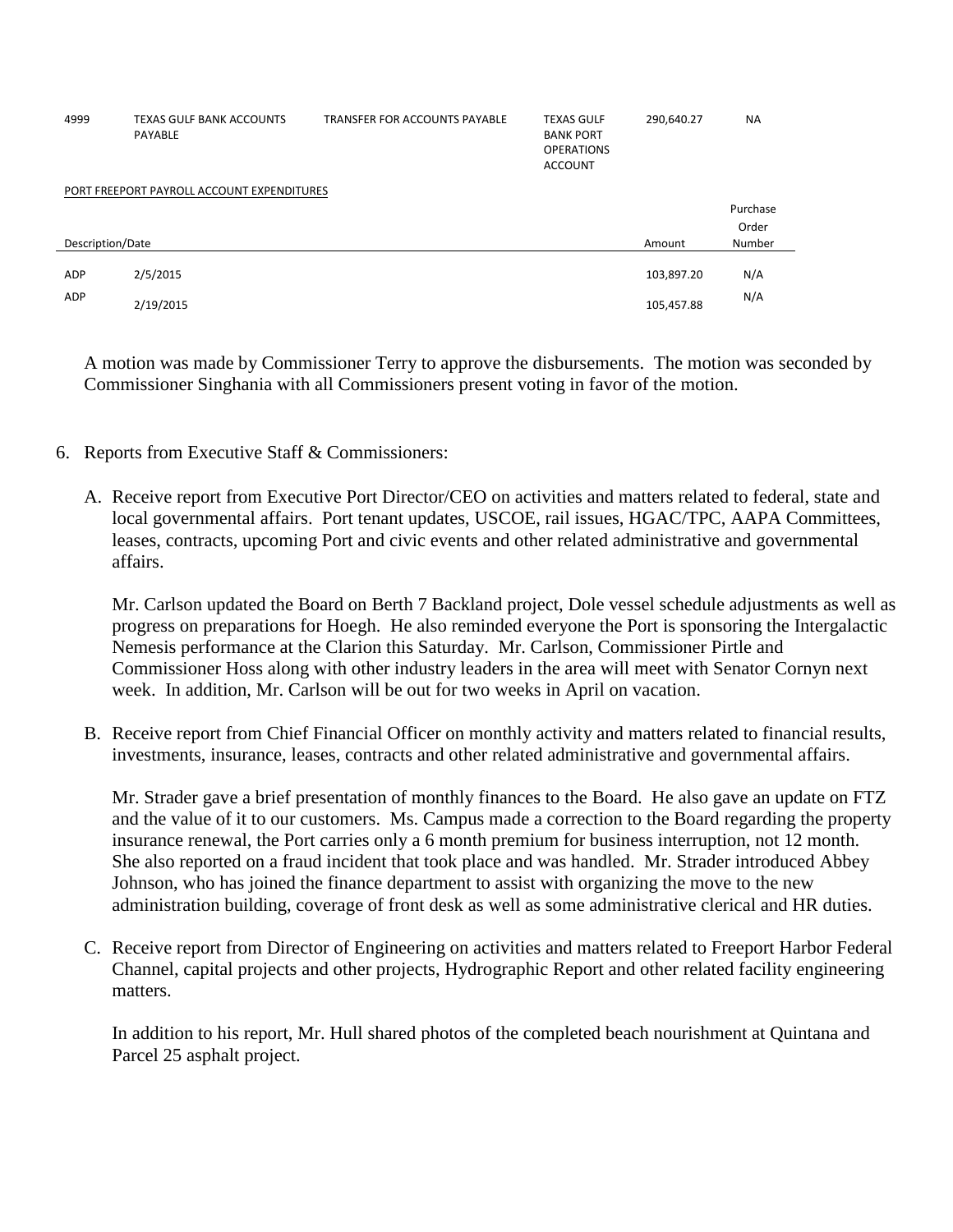D. Receive report from Director of Operations on activities and matters related to operations, vessel activity, tonnage and other related port operation matters.

Mr. Durel reported that last month was good with vessels from LNG, project cargo and American Rice and another vessel coming this month for ARI. He also shared photos of the windmill blades being loaded and moved as well as a knocked down crane section from Fagioli.

E. Receive report from Director of Protective Services on matters related to safety meetings/injury report, security meetings, EMS update and other related safety, security and environmental matters.

In addition to his report, Mr. Hogan reported on meetings with Hoegh and the U.S. Coast Guard to develop a traffic management plan for the Hoegh lease area. He also reported on meetings with Customs to get them back in a facility as well as options for a larger space to accommodate the additional officers required. Mr. Hogan also reported on the Customs 559 Program which is a reimbursement program that will allow the Port to request overtime from Customs. Scott Brooks gave a presentation to update the Board on the Environmental Plan.

F. Receive report from Director of Economic Development on activities and matters related to sales reports, industry meetings and Port presentations, Port events, advertising and web activity, Foreign-Trade Zone and other related trade development or community relation matters.

In addition to his report, Mr. Wilson gave an update on Tenaris stating they are now requesting an additional 12 acres to their lease which will change their layout and possibly affect Hoegh's configuration. A new survey and plan is forthcoming. He also reported on steel shipment offers coming in and efforts by him and Operations to manage the freight. House Bill 1321 on additions for the Heavy-Lift Corridor is moving through committee and could be in the House and Senate Transportation Committees by next Thursday.

G. Receive report from Commissioners on matters related to meetings and conferences attended, Port presentations and other related Port Commission matters.

Commissioners Singhania and Hoss and Mr. Carlson will be attending the ACIT Economic Outlook Breakfast next Wednesday. Commissioner Hoss also reported attending the Baytran Luncheon.

7. Receive comments from the Public.

There were no comments.

8. Approval of a Resolution Declaring Election of Unopposed Candidates for Commissioner Position No. 4, Paul Kresta, and No. 6, Rudy Santos; accepting certification of unopposed candidates; entering an order declaring each unopposed candidate elected to their respective positions as a Port Freeport Commissioner; ordering that a certificate of election be issued to each said candidate; and cancelling the election previously ordered for May 9, 2015.

Mr. Strader stated that because the two candidates are unopposed, we now must cancel the election that was previously ordered. There will be no further cost incurred.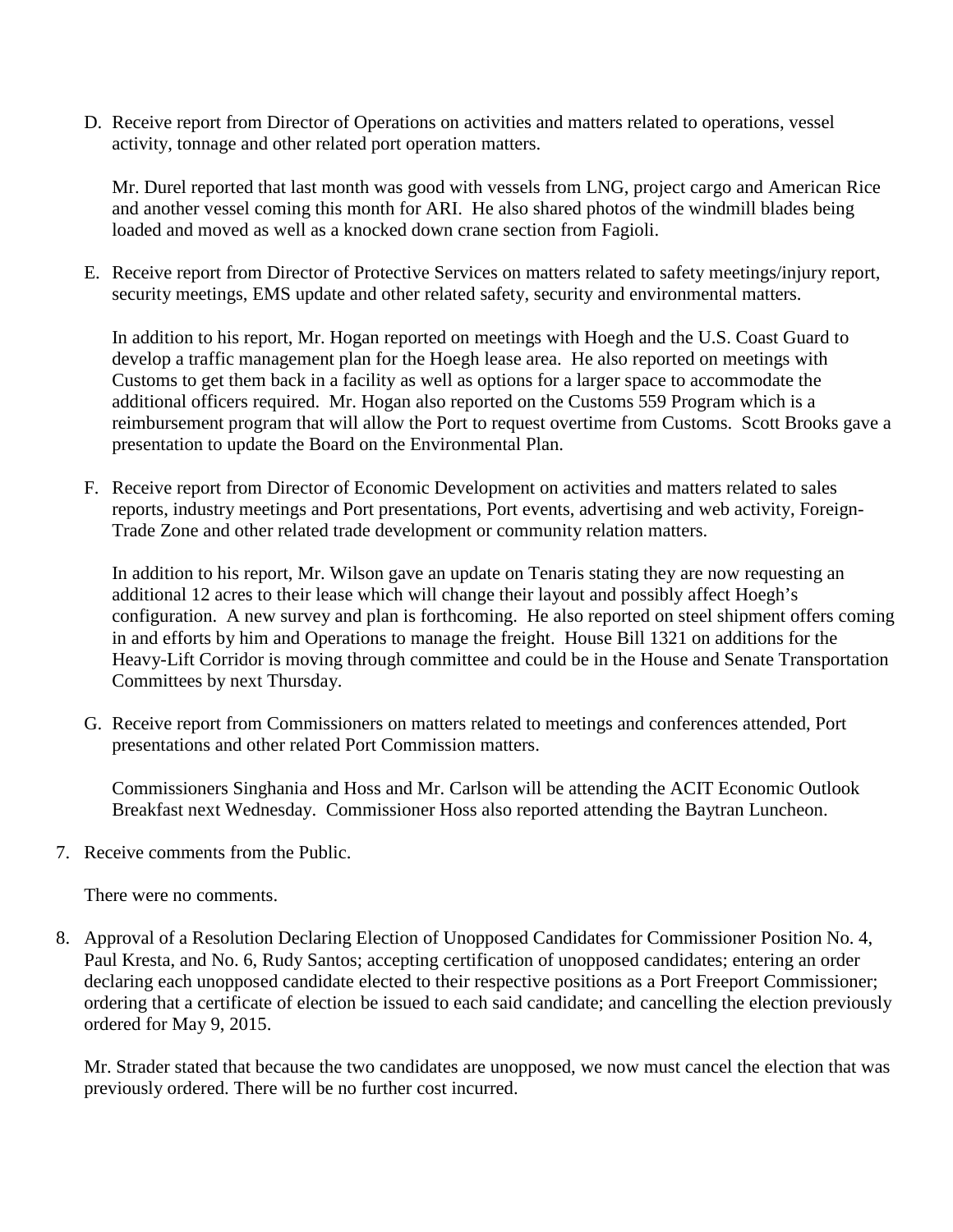A motion was made by Commissioner Singhania to approve the resolution. The motion was seconded by Commissioner Terry with all Commissioners present voting in favor of the motion.

9. Approval of Change Order No. 1 to AAA Asphalt for the Parcel 25 Paving, Drainage & Electrical Repair Project.

Mr. Hull explained this change order is to expand the truck yard West of Warehouse 51 and will create more usable space in the Port. It is his recommendation and that of the Capital Planning Committee to approve this change order in an amount not to exceed \$273,905.00.

A motion was made by Commissioner Singhania to approve the change order. The motion was seconded by Commissioner Kresta with all Commissioners present voting in favor of the motion.

10. Approval of a modification to the Professional Services Agreement with Moffatt & Nichol for the Velasco Terminal, Berths 8 & 9 Project.

Mr. Hull stated that the Corps is requiring 4 additional core borings and 1 core boring that must be drilled deeper by 170 feet. It is his recommendation and that of the Capital Planning Committee to approve this modification to Moffatt & Nichol in an amount not to exceed \$247,460.00.

A motion was made by Commissioner Singhania to approve the agreement. The motion was seconded by Commissioner Kresta with all Commissioners present voting in favor of the motion.

11. Award of a Construction Contract for the Dock 5 Trench Drain Repairs Project.

Mr. Hull stated that this contract is to repair the trench drain that was damaged some years ago. Because this contract is above \$25,000 and below \$50,000, he is requesting approval for Mr. Carlson to execute the contract with low bidder Sorrell Construction in the amount not to exceed \$35,100.00. The Capital Planning Committee also recommends approval of this contract.

A motion was made by Commissioner Singhania to approve the contract. The motion was seconded by Commissioner Kresta with all Commissioners present voting in favor of the motion.

12. Adoption of a resolution approving the acceptance of the Port's portion of proceeds received from high bidders on delinquent tax property held in trust by Brazoria County, Texas and authorizing the Chairman to join in conveyance to high bidders.

A motion was made by Commissioner Perryman to approve the resolution. The motion was seconded by Commissioner Terry with all Commissioners present voting in favor of the motion.

13. Approval for Executive Port Director/CEO to execute a Letter of Support requested by The Dow Chemical Company for the U.S. Export-Import bank.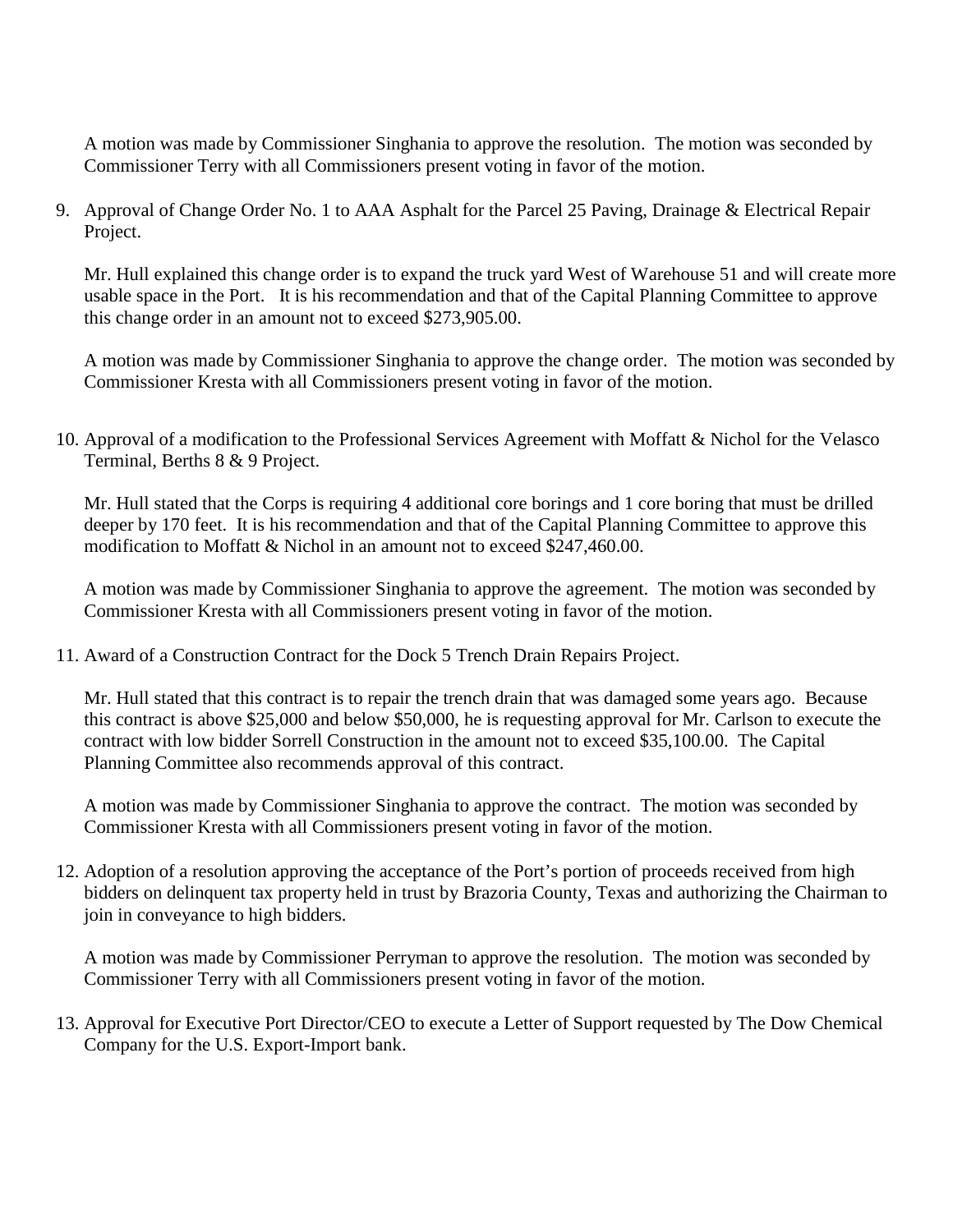Mr. Strader explained that Dow Chemical approached Steve Bruno about the Port weighing in in support of a reauthorization bill to continue the work and keep the Ex-Im bank in existence and operation. A number of bills presently on the Hill support this as well as the AAPA.

A motion was made by Commissioner Singhania to approve the letter of support. The motion was seconded by Commissioner Kresta with all Commissioners present voting in favor of the motion and Commissioner Perryman and Commissioner Terry voting no.

14. Approval of Commissioners travel in June for the AAPA Commissioners Seminar.

Mr. Carlson stated airfare to Halifax will run about \$700 per person, hotel \$600 (3 nights) and registration fees are \$1,000. Commissioner Hoss asked to be added to the list of commissioners attending.

A motion was made by Commissioner Singhania to approve 4 commissioners to attend the seminar with offer extended to Rudy Santos if he wishes to attend as well. The motion was seconded by Commissioner Kresta with all Commissioners present voting in favor of the motion.

- 15. EXECUTIVE SESSION in accordance with Subchapter D of the Open Meetings Act, Texas Government Code 551.001. et. seq., to review and consider the following:
	- A. Under authority of Section 551.071 for discussion with attorney regarding:
		- 1. Discussion regarding the Scope of Work for Paul F. Richardson Associates for the Federal Harbor Channel Improvement Project.
		- 2. The terms and conditions of a Credit Sharing Agreement between Port Freeport and the Department of the Army for the Federal Harbor Channel Improvement Project General Reevaluation Study.
	- B. Under authority of Section 551.072 for discussion regarding:
		- 1. Discussion regarding the purchase, exchange, lease or value of real property in East End of Freeport, Texas.
		- 2. Discussion regarding the exchange, lease or value of Port Freeport real property as it relates to potential private capital investment.
		- 3. Update regarding the Lease Agreement between Port Freeport and Air Liquide Large Industries U.S. LP.
		- 4. The potential lease of Port property located adjacent to Berths 5 and 7, and Parcels 6, 7, 8, 13, 14, 19, 25, 26, 27, 29, 31, 34, 35a, 39 and 40.
	- C. Under authority of Section 551.071 and Section 551.072 for discussion regarding:
		- 1. Discussion with attorney regarding the purchase, exchange, lease or value of real estate interests in the region.
	- D. Under authority of Section 551.074 for discussion regarding:
		- 1. Discussion on the appointment, employment, evaluation and duties of a public officer or employee, the Executive Port Director/CEO.

16. RECONVENE OPEN SESSION to review and consider the following: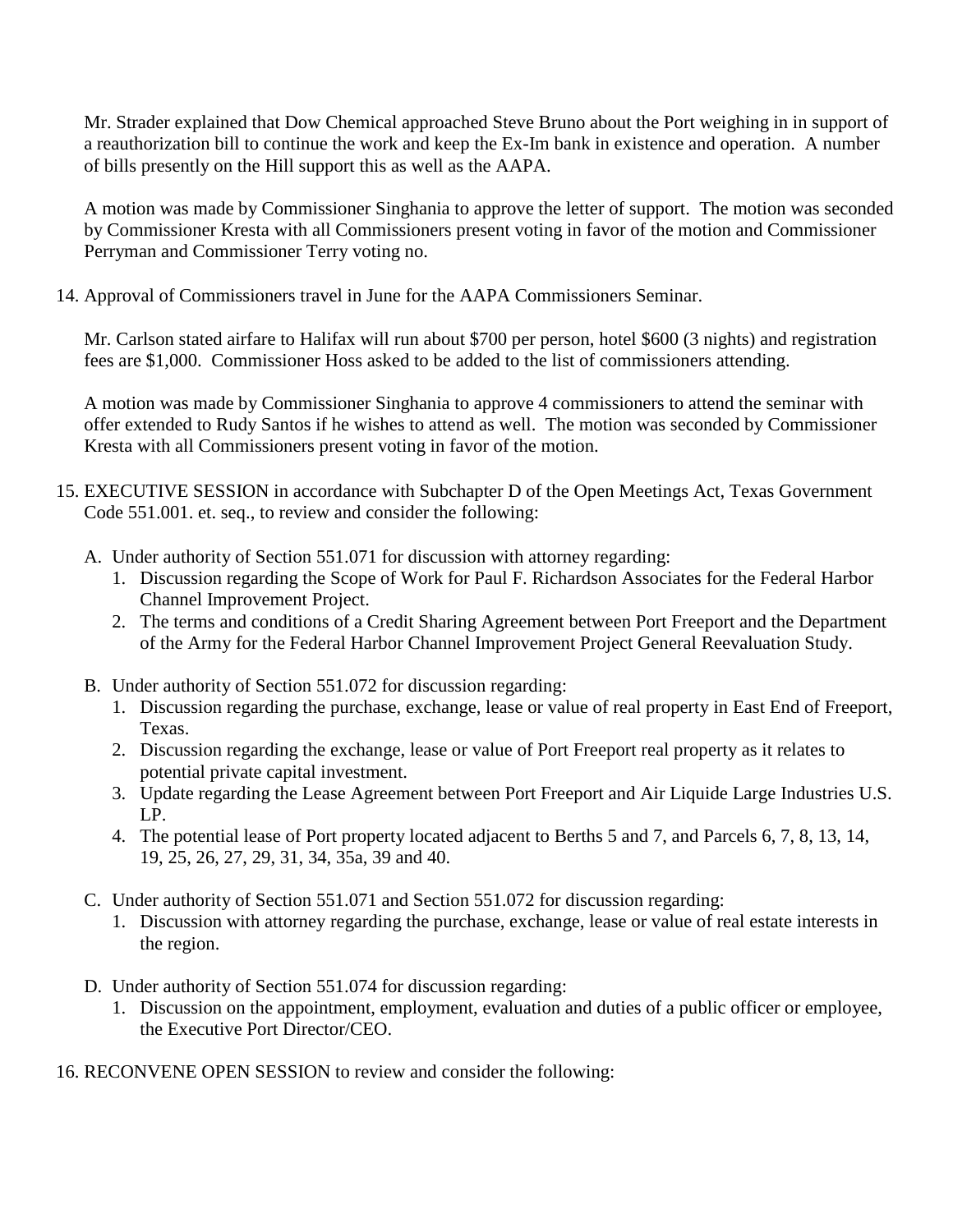17. Approval of the Scope of Work for Paul F. Richardson Associates for the Federal Harbor Channel Improvement Project.

This item was tabled for further consideration.

18. Approval of Feasibility Credit Sharing Agreement between Port Freeport and the Department of the Army for the Federal Harbor Channel Improvement Project General Reevaluation Study.

This item was tabled.

19. Approval regarding a Director of Governmental Affairs.

Commissioner Kresta stated that the Personnel Committee met to discuss this position, and having no concerns, their recommendation is to hire someone for the Director of Governmental Affairs.

A motion was made by Commissioner Kresta to approve the creation of the new position and authorizing Mr. Carlson to fill same. The motion was seconded by Commissioner Singhania with all Commissioners present voting in favor of the motion.

20. Approval of a Contract with Shey Harding for a national search for Sales Manager, Trade Development.

Commissioner Kresta stated that Personnel Committee met to discuss the hiring of Shey Harding to conduct a search for Sales Manager. It is the recommendation of the Personnel Committee to approve the contract.

A motion was made by Commissioner Kresta to approve the contract. The motion was seconded by Commissioner Perryman with all Commissioners present voting in favor of the motion.

21. Approval of a Personal Services Contract with Bill Fox for Interim Director, Trade Development.

Mr. Carlson is seeking to hire Mr. Fox for 30 days and bring a contract back to the Board for approval at the April meeting.

A motion was made by Commissioner Kresta to allow Mr. Carlson to hire Bill Fox for 30 days and bring a contract to the Board in April. The motion was seconded by Commissioner Terry with all Commissioners present voting in favor of the motion.

22. Approval of a Personal Services Contract with Richard Fields for consulting services for the Highway 36A Corridor Project.

This item was tabled.

23. Approval of a Personal Services Contract with Kenneth Adams for cargo identification process relating to security and safety.

This item was tabled.